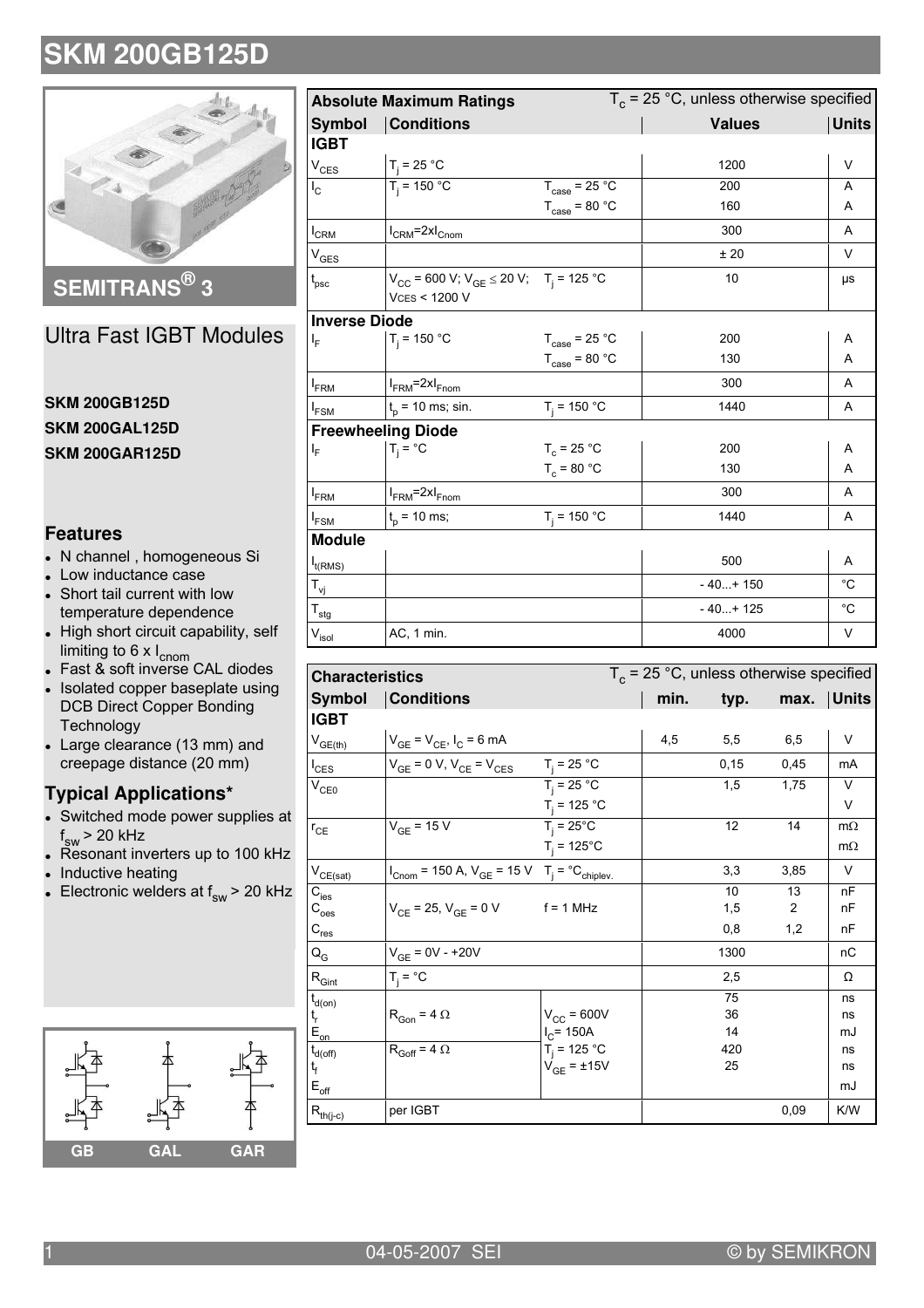

SEMITRANS<sup>®</sup> 3

### **Ultra Fast IGBT Modules**

#### **SKM 200GB125D SKM 200GAL125D SKM 200GAR125D**

#### **Features**

- N channel, homogeneous Si
- Low inductance case
- Short tail current with low temperature dependence
- High short circuit capability, self limiting to 6 x  $I_{\text{cnom}}$ <br>• Fast & soft inverse CAL diodes
- 
- Isolated copper baseplate using **DCB Direct Copper Bonding** Technology
- Large clearance (13 mm) and creepage distance (20 mm)

### **Typical Applications\***

- Switched mode power supplies at  $f_{sw}$  > 20 kHz
- Resonant inverters up to 100 kHz Inductive heating
- Electronic welders at  $f_{sw}$  > 20 kHz

| <b>Characteristics</b>                                    |                                                                                              |                                            |      |      |       |                         |
|-----------------------------------------------------------|----------------------------------------------------------------------------------------------|--------------------------------------------|------|------|-------|-------------------------|
|                                                           | <b>Symbol Conditions</b>                                                                     |                                            | min. | typ. | max.  | <b>Units</b>            |
| <b>Inverse Diode</b>                                      |                                                                                              |                                            |      |      |       |                         |
|                                                           | $V_F = V_{EC}$   $I_{Fnom}$ = 150 A; $V_{GE}$ = 0 V $T_j$ = 25 °C <sub>chiplev</sub> .       |                                            |      | 2    | 2,5   | V                       |
|                                                           |                                                                                              | $T_j = 125 °C_{chiplev.}$                  |      | 1,8  |       | V                       |
| $V_{F0}$                                                  |                                                                                              | $\frac{1}{T_j}$ = 25 °C                    |      | 1,1  | 1,2   | $\overline{\mathsf{v}}$ |
|                                                           |                                                                                              | $T_j = 125 °C$<br>$T_j = 25 °C$            |      |      |       | V                       |
| $r_F$                                                     |                                                                                              |                                            |      | 6    | 8,7   | $m\Omega$               |
|                                                           |                                                                                              | $T_j = 125 °C$                             |      |      |       | $m\Omega$               |
| $I_{RRM}$                                                 | $I_F$ = 150 A                                                                                | $T_i = 125 °C$                             |      | 230  |       | A                       |
| $Q_{rr}$                                                  | $di/dt = 5500$ A/ $\mu$ s                                                                    |                                            |      | 24   |       | μC                      |
| $E_{rr}$                                                  | $V_{GE}$ = 0 V; $V_{CC}$ = 600 V                                                             |                                            |      |      |       | mJ                      |
| $\mathsf{R}_{\mathsf{th}(j\text{-}\mathsf{c})\mathsf{D}}$ | per diode                                                                                    |                                            |      |      | 0,25  | K/W                     |
|                                                           | <b>Freewheeling Diode</b>                                                                    |                                            |      |      |       |                         |
| $V_F = V_{EC}$                                            | $I_{\text{From}}$ = 150 A; $V_{\text{GE}}$ = 0 V T <sub>j</sub> = 25 °C <sub>chiplev</sub> . |                                            |      | 2    | 2,5   | V                       |
|                                                           |                                                                                              | $T_j = 125 °C_{chiplev.}$<br>$T_j = 25 °C$ |      | 1,8  |       | V                       |
| $V_{F0}$                                                  |                                                                                              |                                            |      | 1,1  | 1,2   | $\vee$                  |
|                                                           |                                                                                              | $T_j = 125 °C$                             |      |      |       | V                       |
| $r_F$                                                     |                                                                                              | $T_i = 25 °C$                              |      | 6    | 8,7   | $\vee$                  |
|                                                           |                                                                                              | $T_j = 125 °C$<br>$T_j = 125 °C$           |      |      |       | $\vee$                  |
| $I_{RRM}$                                                 | $I_F$ = 150 A                                                                                |                                            |      | 230  |       | A                       |
| $Q_{rr}$                                                  | $di/dt = 5500$ A/ $\mu$ s                                                                    |                                            |      | 24   |       | μC                      |
| $E_{rr}$                                                  | $V_{GE}$ = 0 V; $V_{CC}$ = 600 V                                                             |                                            |      |      |       | mJ                      |
| $R_{th(j-c)FD}$                                           | per diode                                                                                    |                                            |      |      | 0,25  | K/W                     |
| <b>Module</b>                                             |                                                                                              |                                            |      |      |       |                         |
| $L_{CE}$                                                  |                                                                                              |                                            |      | 15   | 20    | nН                      |
| $R_{CC'+EE'}$                                             | res., terminal-chip                                                                          | $T_{\text{case}} = 25 \text{ °C}$          |      | 0,35 |       | $m\Omega$               |
|                                                           |                                                                                              | $T_{\text{case}}$ = 125 °C                 |      | 0,5  |       | $m\Omega$               |
| $R_{th(c-s)}$                                             | per module                                                                                   |                                            |      |      | 0,038 | K/W                     |
| $M_s$                                                     | to heat sink M6                                                                              |                                            | 3    |      | 5     | Nm                      |
| $M_{t}$                                                   | to terminals M6                                                                              |                                            | 2,5  |      | 5     | N <sub>m</sub>          |
| W                                                         |                                                                                              |                                            |      |      | 325   | g                       |

This is an electrostatic discharge sensitive device (ESDS), international standard IEC 60747-1, Chapter IX.

\* The specifications of our components may not be considered as an assurance of component characteristics. Components have to be tested for the respective application. Adjustments may be necessary. The use of SEMIKRON products in life support appliances and systems is subject to prior specification and written approval by SEMIKRON. We therefore strongly recommend prior consultation of our personal.

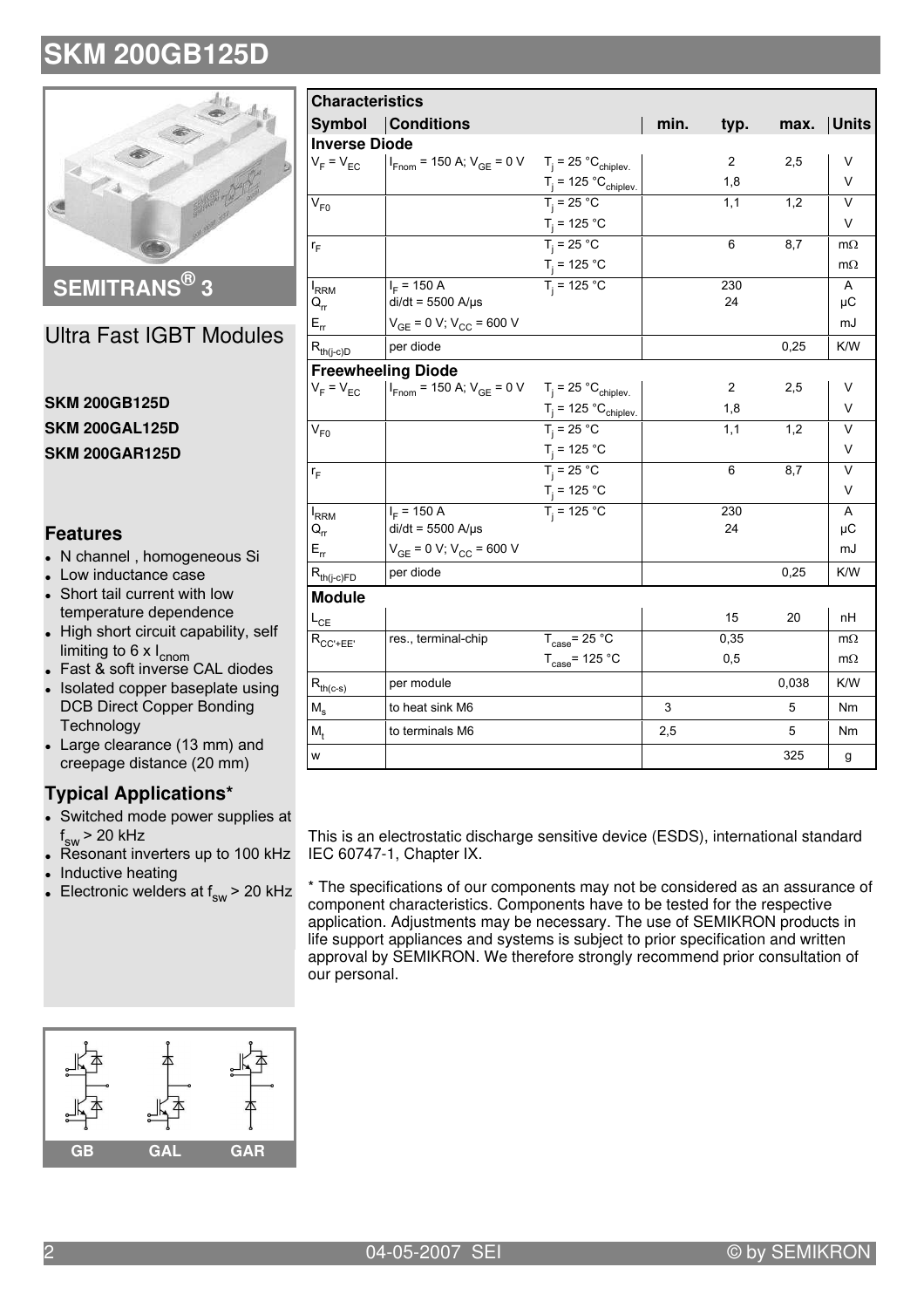

Ultra Fast IGBT Modules

#### **SKM 200GB125D SKM 200GAL125D SKM 200GAR125D**

| <b>Features</b> |
|-----------------|
|-----------------|

- N channel, homogeneous Si
- Low inductance case
- Short tail current with low temperature dependence
- High short circuit capability, self limiting to 6 x I<sub>cnom</sub>
- Fast & soft inverse CAL diodes
- $\overline{\phantom{a}}$ Isolated copper baseplate using DCB Direct Copper Bonding Technology
- Large clearance (13 mm) and creepage distance (20 mm)

#### **Typical Applications\***

- Switched mode power supplies at f<sub>sw</sub> > 20 kHz
- Resonant inverters up to 100 kHz
- $\bullet$ Inductive heating
- $\bullet~$  Electronic welders at  $\mathsf{f}_{_{\mathrm{SW}}}$  > 20 kHz



| $Z_{\text{th}}$          |                   |               |              |  |  |  |  |
|--------------------------|-------------------|---------------|--------------|--|--|--|--|
| <b>Symbol</b>            | <b>Conditions</b> | <b>Values</b> | <b>Units</b> |  |  |  |  |
|                          |                   |               |              |  |  |  |  |
| $\frac{Z}{R_i}$ th(j-c)l | $i = 1$           | 60            | mk/W         |  |  |  |  |
| $R_i$                    | $= 2$             | 23            | mk/W         |  |  |  |  |
| $R_i$                    | $= 3$             | 5,9           | mk/W         |  |  |  |  |
| $R_i$                    | $= 4$             | 1,1           | mk/W         |  |  |  |  |
| $tau_i$                  | $= 1$             | 0,0744        | s            |  |  |  |  |
| $tau_i$                  | $= 2$             | 0,0087        | ${\sf s}$    |  |  |  |  |
| $tau_i$                  | $= 3$             | 0,002         | s            |  |  |  |  |
| $tau_i$                  | $i = 4$           | 0,0015        | s            |  |  |  |  |
| $\frac{Z}{R_i}$ th(j-c)D |                   |               |              |  |  |  |  |
|                          | $i = 1$           | 160           | mk/W         |  |  |  |  |
| $R_i$                    | $i = 2$           | 67            | mk/W         |  |  |  |  |
| $R_i$                    | $i = 3$           | 20            | mk/W         |  |  |  |  |
| $R_i$                    | $= 4$             | 3             | mk/W         |  |  |  |  |
| $tau_i$                  | $= 1$             | 0,0536        | s            |  |  |  |  |
| $tau_i$                  | $= 2$             | 0,0034        | s            |  |  |  |  |
| $tau_i$                  | $= 3$             | 0,077         | $\mathbf s$  |  |  |  |  |
| $tau_i$                  | $i = 4$           | 0,0003        | $\mathbf s$  |  |  |  |  |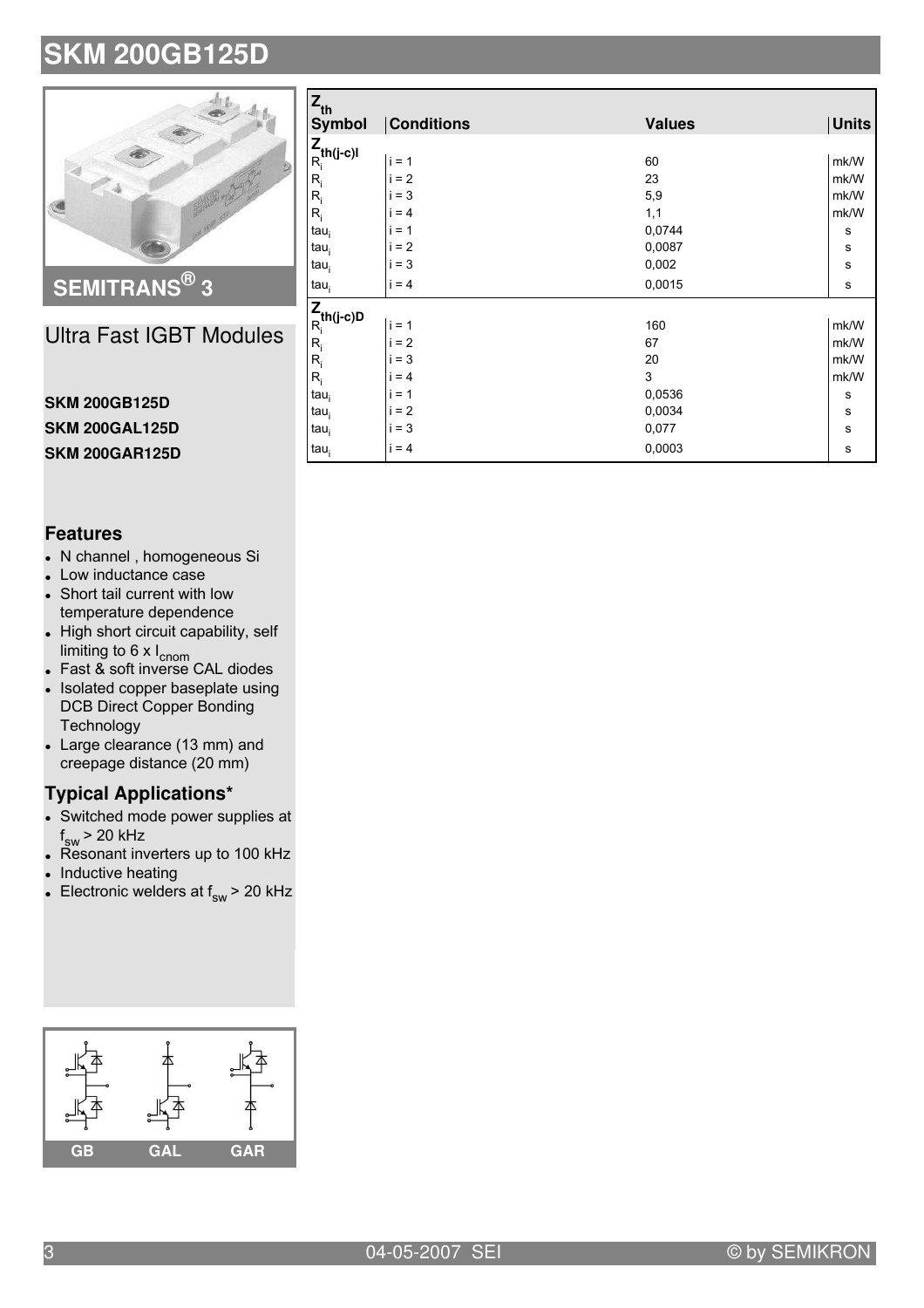









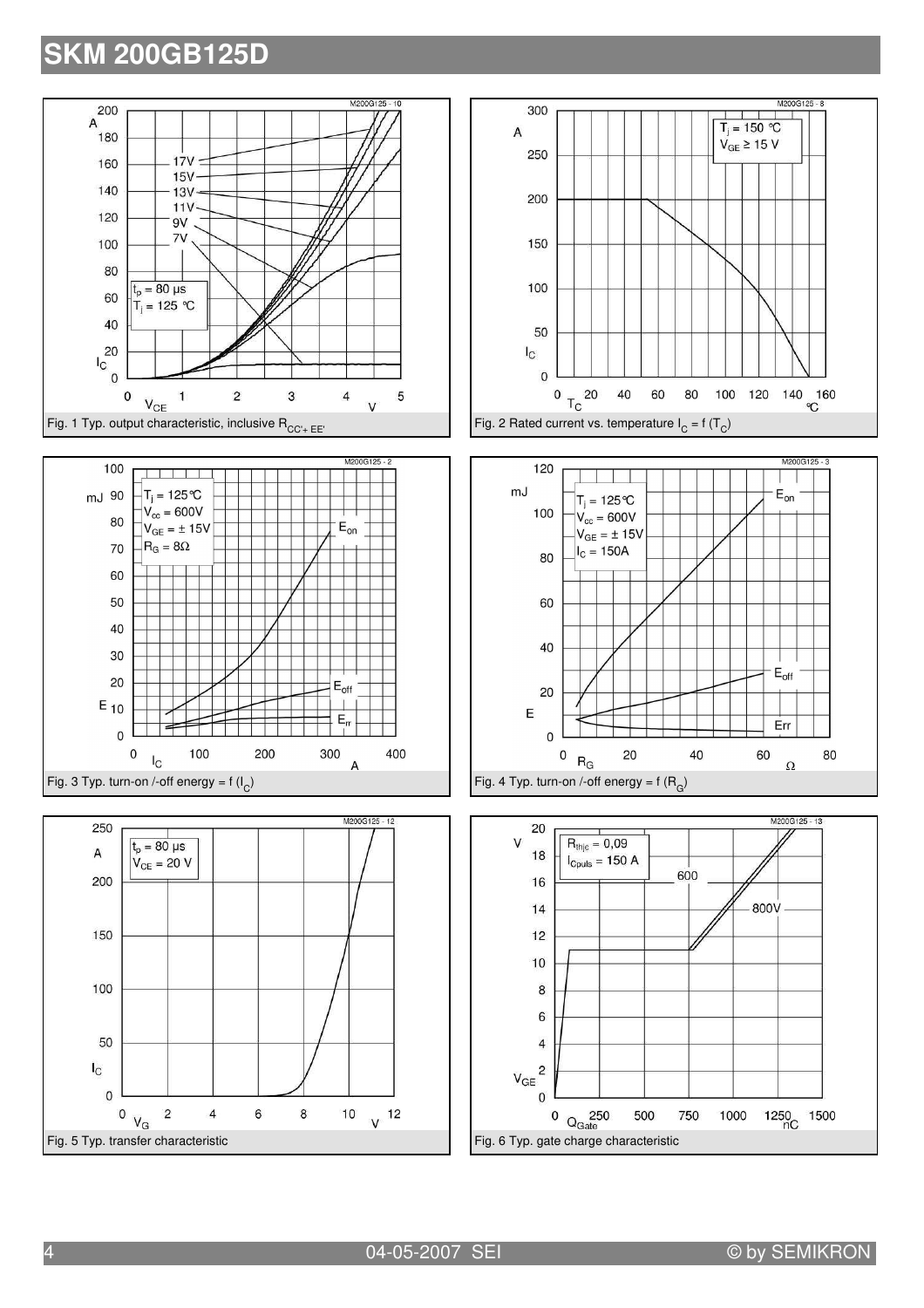